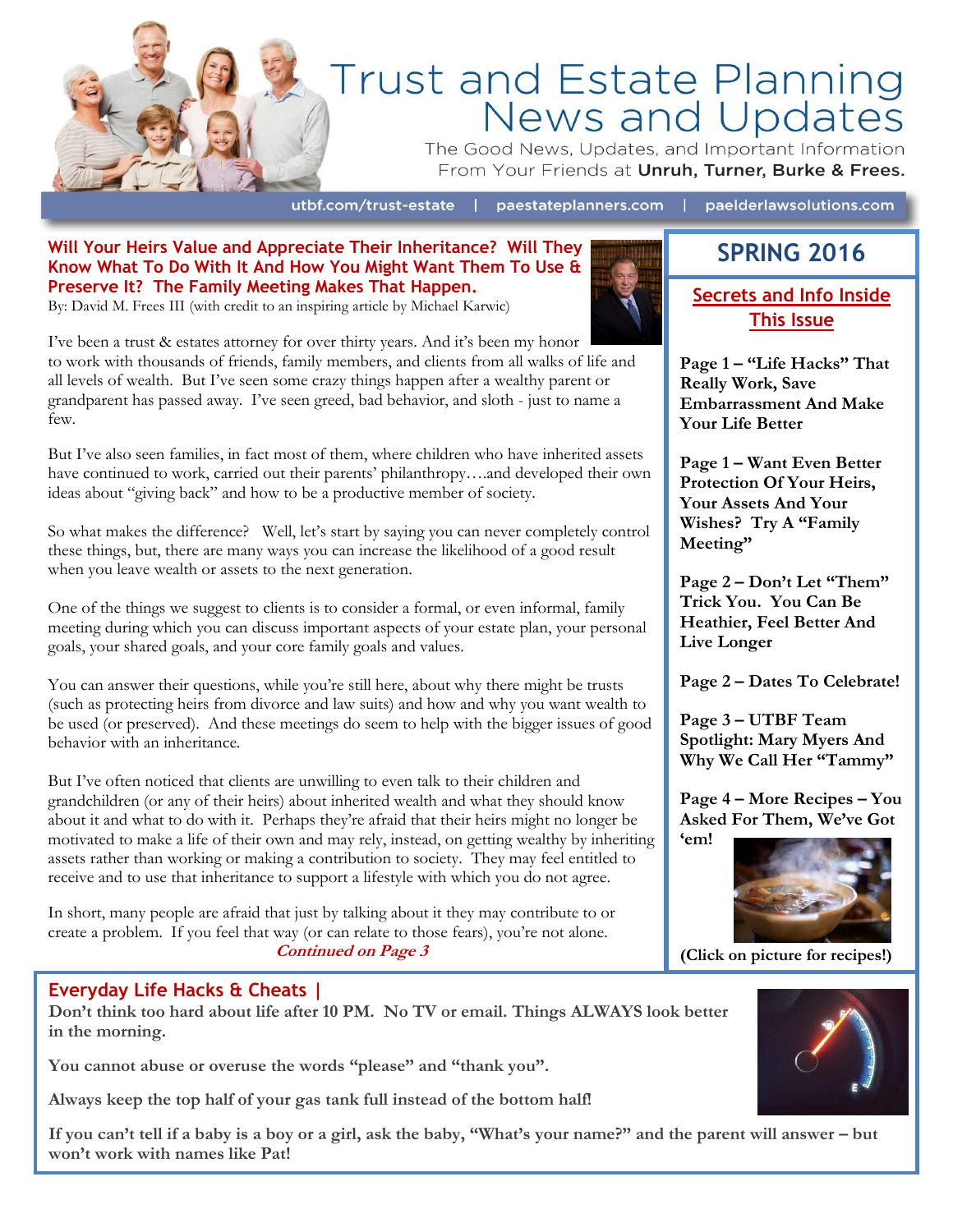**3 Simple Tips To Shop "Healthier" |By Dr. Justin Johnson** Often times we see "All Natural" or "American Heart Association Approved", but what does it all mean? This article gives you 3 basic guidelines while in the grocery store, to help you make better decisions for the health of you and your family.

**Tip 1. Read Labels.** You don't need to be a chemist to understand a dietary label! Avoid **High Fructose Corn Syrup (HFCS).** While HFCS comes from corn, it's highly processed and super concentrated sugar and your body has no clue what to do with it!

If the label includes the words **hydrogenated or even partially hydrogenated**, it's referring to a process when a fat/oil is heated to a point that a change occurs in the molecular makeup of the fat, changing it into harmful Trans Fat. Even if a label says 0 Trans Fats, check to make sure it doesn't have hydrogenated or partially

hydrogenated fats. Once again, the body has no idea what to do with this kind of fat.

**Nutrition Facts Total Fat 8d** The last additive to avoid is **Monosodium Glutamate** The started one of the state of the state of the state of the state of the state of the state of the state of the state of the state of the state of the state of the sta The last additive to avoid is **Monosodium Glutamate** here are some of the common names used for MSG:

hydrolyzed vegetable protein, autolyzed yeast, hydrolyzed yeast, yeast extract, soy extracts and even protein isolates. **Tip 2. Shop the Outside of the Store: Produce, Dairy, Meat,**

**Fish and Bakery departments.** This is probably the easiest tip to follow when in a grocery store. By avoiding the inside aisles of the grocery store, you will be avoiding most of the nutrient poor, undesirable food like products that contain most of the additives.

**Tip 3. Buy Organic: "All Natural" is just clever marketing.** "All Natural" might be one of the biggest deceptions in the supermarket. If you read labels, you will quickly realize there can be chemical additives, even in an "all natural" product. The only guarantee way to avoid these additives is to buy **USDA Organic**. In many cases organic produce is priced within cents of the conventionally grown items and sometimes even cheaper.

As you become a more savvy consumer and you will undoubtedly see



better health for you and your family.

Dr. Johnson is a Chiropractic Physician in private practice in Malvern PA. He has had the honor of traveling around the country helping physicians from Medical Doctors to Naturopaths learn how to use nutrition in their practice to treat many of

the chronic diseases that affect our country. Dr. Johnson has been able to accumulate countless hours in post-graduate education under many of the leading Doctors in Functional Medicine. To find out more about Dr. Johnson's practice call him at (610) 644-1191 or visit his web site at: [www.chiropractormalvernpa.com](file:///C:/Users/Owner/AppData/Local/Microsoft/Windows/Temporary%20Internet%20Files/Content.Outlook/BQJA2Z2J/www.chiropractormalvernpa.com)

# **IMPORTANT DATES & TRIVIA**

March 4 – Employee Appreciation Day

March 14 – Pi Day

March 17 – St Patrick's Day



March 20 – First Day of Spring

March 27 – Easter

April 12 – Grilled Cheese Sandwich Day

April 15 – Income and Gift Tax returns are due!



April 22 – Earth Day/Passover Begins

April 29 – Arbor Day

May 4 – Star Wars Day



May 25 - Senior Health & Fitness Day

**Recipes |**We recently asked for your soup recipes (in honor of Homemade Soup Day on Feb 4) and received several from both staff and clients. We posted these recipes on our blog - <http://bit.ly/utbfsoup> as well as featured them on our Facebook page. Please "like" our Facebook page [\(facebook.com/UTBFTrustEstates\)](http://www.facebook.com/UTBFTrustEstates) to enjoy more of these types of topics as well as up to date information on estate planning law. Here's just one of the many recipes:

## **Crock Pot Chicken Taco Soup**

4 chicken breasts, frozen

- 1 (1 oz) envelope ranch dressing mix 1 (1 oz) envelope taco seasoning mix
- 1 medium onion, diced
- 1 (14 1/2 oz) cans Rotel tomatoes
- 1 (14 1/2 oz) can **each** of black beans,

cannellini beans, kidney beans and vegetarian baked beans 1 (8 oz) can kernel corn



Put everything into crockpot - in the order listed above! Do not rinse or drain beans. Do not stir. Cook on low for 6 to 8 hours. Take chicken out and shred with two forks. Put chicken back in, stir and enjoy!

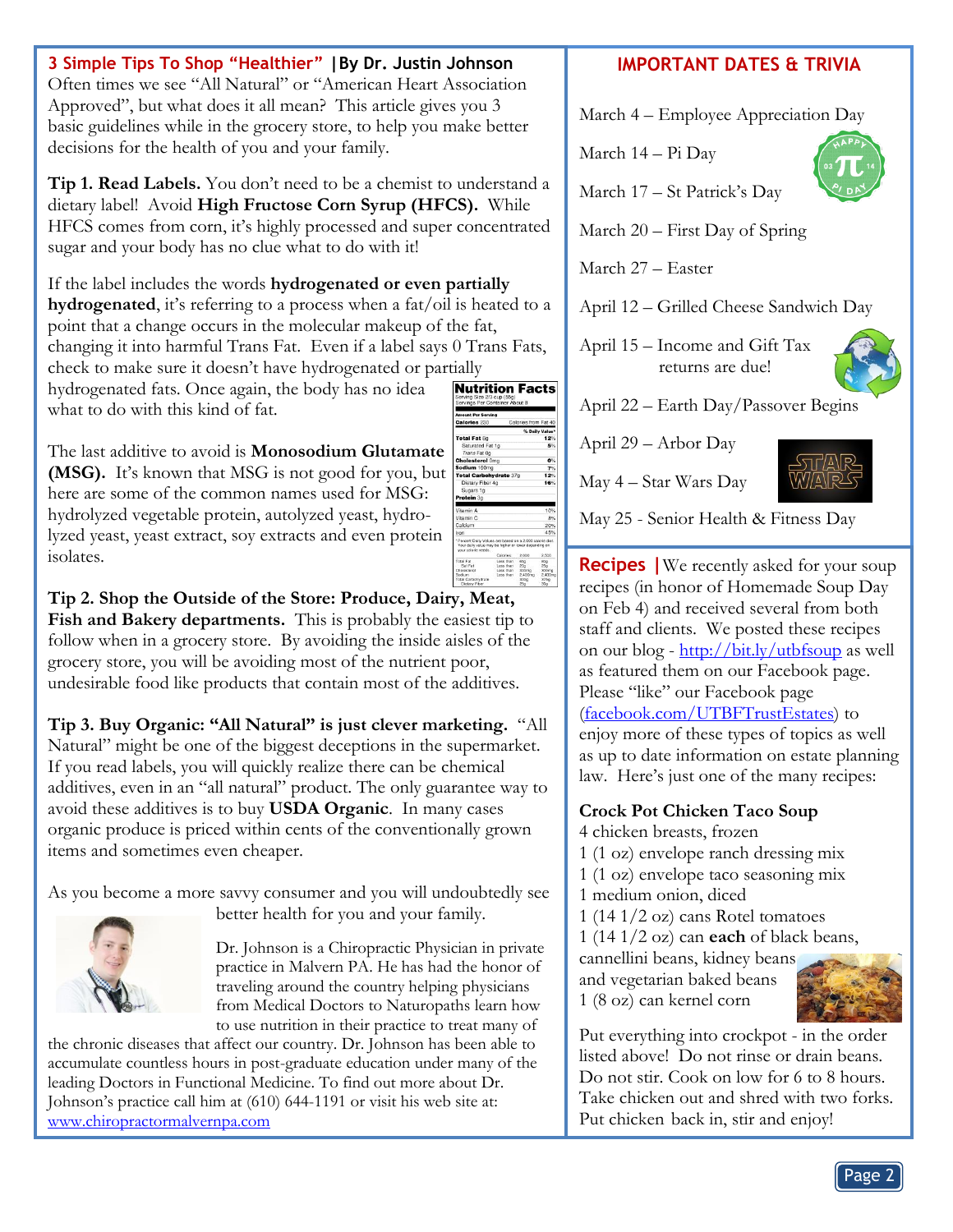**Family Meetings** (*cont'd from Page 1*) In a 2015 CNBC Millionaire Survey, (tip of the hat to wealth advisor Michael Karwic for calling this to my attention) 44% of families having at least \$1 million in investable assets said that they had not yet told their children about their future inheritance. Another 27% said they had refrained from mentioning it until their children were 30 or older. And I agree. It can be awkward to talk with your heirs (or even your spouse) about these matters. In fact, the vast majority of my clients feel that by revealing the existence of their wealth, they will have a negative impact on their heirs' work ethic.

They often believe, and in many cases cite examples, that a child who grows up knowing he or she can expect a sizable inheritance may take an easier route through life and may not prepare to inherit and to preserve wealth. They may instead choose leisure.

Other clients are afraid that their kids will have this attitude even though the wealth they will actually inherit will not support such choices and, as a result, it will be quickly wasted. So how can a family, at whatever level of wealth accumulation, prevent this "entitlement attitude" and at the same time encourage positive behavior with inherited wealth?

Karwic says: "It starts with values. From those values, goals and purpose may be defined." I'd add to that, that it also depends upon great family communication, and ultimately, with involving your heirs in the process, showing them that you trust them to be involved and a few specific estate planning tools that can be built into the trusts you use.

**STEP 1: Create a family mission statement.** To truly share in the commitment to sustaining family wealth, you and your heirs can create a family mission statement, preferably with the input or guidance of a financial services professional or estate planning attorney (we call these meetings "The Family Meeting"). We typically hold such family meetings with the parents, adult children and, in some cases, adult grandchildren.

**For the rest of the steps and more advantages of the "Family Meeting", please [click here](http://bit.ly/21oL25e) or go to <http://bitly.com/UTBFFamilyMeeting> or call the office (610) 933-8069 and ask Lisa to email/send you the full article.** 

**STAFF SPOTLIGHT |Tammy Myers** has been with the UTBF family as a Client Relations Manager since September 2011. Many of you have spoken to her by phone (she goes by "Tammy" for reasons known only to her!) or met her at our office, and experienced her friendly, helpful nature. Before starting at UTBF, Tammy worked in a variety of industries: specialty chemical, legal, real estate development, and financial. Tammy and husband Dave are proud parents of Ashley, Laura and Steve. We enjoy the stories Tammy shares about their family pets, Riley and Samson. Riley is to right and Samson on bottom left! More fun facts Tammy revealed during our interview:



**First website you check in the morning?** Facebook **Favorite city?** Philadelphia

**Favorite getaway?** Anywhere warm with a beach **Favorite restaurant?** Ron's Original Bar & Grille **What are you reading?** The Girl on the Train **Favorite movie?** The Help and The Sixth Sense **Favorite philanthropy?** Alzheimer's Association **Hero or heroine?** My dad and mom **Current state of mind?** Content 

**What is your most treasured possession?** My children





 **What trait do you deplore in others?** Cruelty **Your investment philosophy?** You can't take it with you (just kidding  $\circledcirc$ ) **What living person do you admire the most?** Pope Francis **Best advice you've received?** Treat others how you would like to be treated **What is your greatest extravagance?** My designer handbag and wallet **What is your greatest regret?** Not travelling more **If you can change one thing about yourself, what would it be?** To be able to sing **Where would you like to live?** Ireland **What do you value most in your friends?** A sense of humor

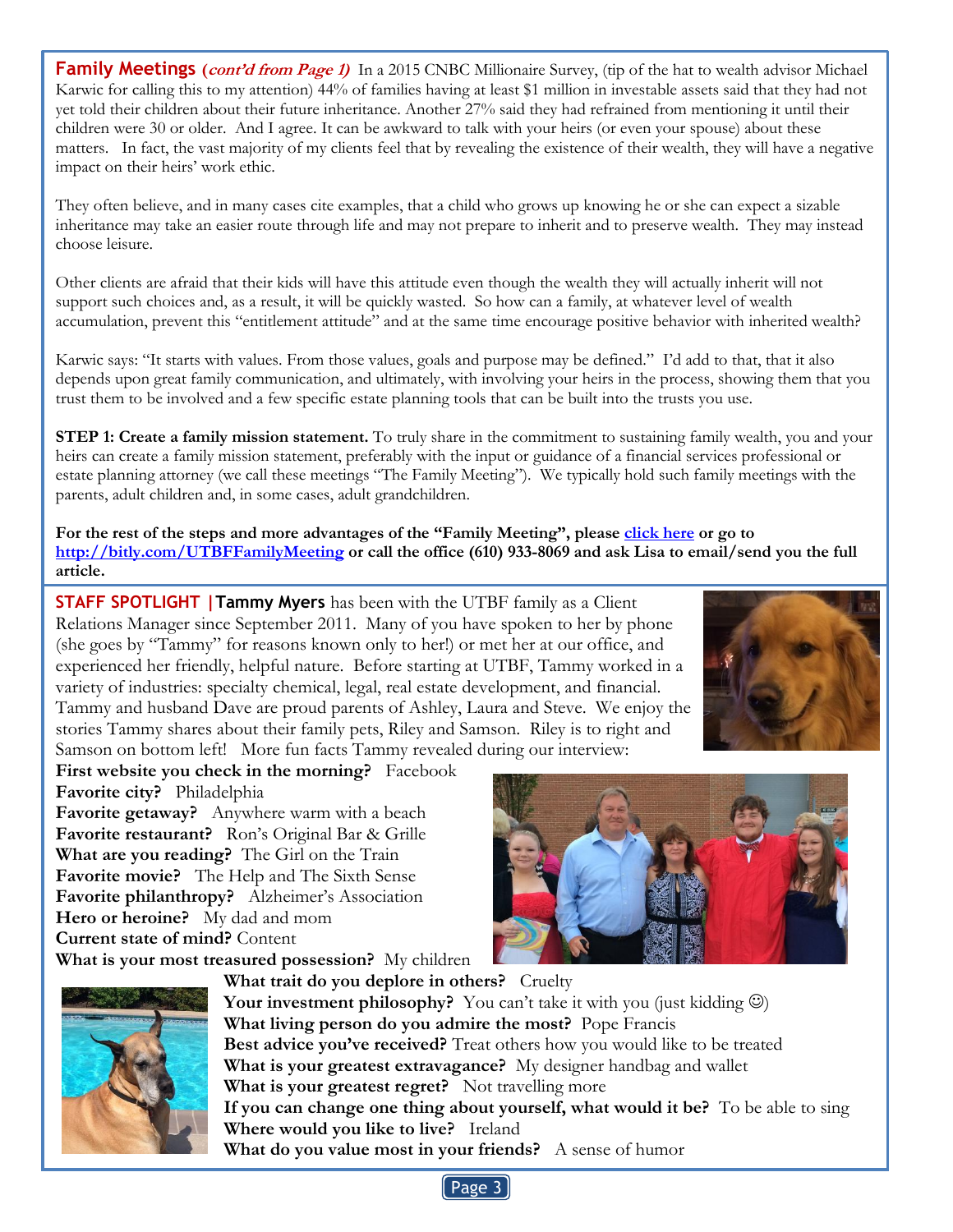

#### **Trust and Estate Planning** News and Updates

The Good News, Updates, and Important Information From Your Friends at Unruh, Turner, Burke & Frees.

PO BOX 289 · PHOENIXVILLE, PA 19460

#### **Medicare Will Not Protect Your Assets From The Expense Of Long Term Nursing Care |** By Douglas L. Kaune

Many people believe that Medicare will cover the cost of their long term nursing care stay. In fact, Medicare's coverage of nursing home care is quite limited. Medicare covers up to 100 days of "skilled nursing care" per illness, but there are a number of requirements that must be met before the nursing home stay will be covered. In order for a nursing home stay to be covered by Medicare, you must enter



a Medicare-approved "skilled nursing facility" or nursing home within 30 days of a hospital stay that lasted at least three days. The care in the nursing home must be for the same condition as the hospital stay. In addition, you must need "skilled care." This means a physician must order the treatment and the treatment must be provided daily by a registered nurse, physical therapist, or licensed practical nurse.

Finally, Medicare only covers "acute" care as opposed to custodial care. This means it covers care only for people who are likely to recover from their conditions, not care for people who need ongoing help with performing everyday activities, such as bathing or dressing. Once you have run through the maximum 100 Days of Medicare coverage, you will be required to privately pay for your own care at a present rate of \$10,000 to \$12,000 per month. Only after you have spent through almost ALL of your personal assets can you qualify for Medicaid to pay for your care. Medicaid, NOT Medicare is the federally funded program that will pay for your long term care BUT ONLY AFTER your assets have been fully spent down.

With proper gifting strategies, you can protect your assets and qualify for Medicaid sooner. We routinely assist clients through this planning process and would be happy to set a time for a free initial Elder Law consultation. For more information on what Medicare will cover: [http://bit.ly/ELarticle1;](http://bit.ly/ELarticle1) For more information about Medicaid: [http://bit.ly/ELarticle2;](http://bit.ly/ELarticle2) Read about one Asset Protection Strategy: [http://bit.ly/ELarticle3.](http://bit.ly/ELarticle3) To request UTBF Elder Law Reports:<http://bit.ly/ELReports>**(Please call Lisa at 610.933.8069 if you need help accessing this information.)**



**Offices of UTBF Attorneys David M. Frees, III, Douglas L. Kaune, and Whitney P. O'Reilly**

[www.utbf.com/trust-estate](http://www.utbf.com/trust-estate) [www.paestateplanners.com](http://www.paestateplanners.com/) [www.paelderlawsolutions.com](http://www.paelderlawsolutions.com/)

#### **Coming Soon in UTBF News & Updates**

- **Legal Updates You Need More Elder Law Secrets**
- 
- **Quick Ways to Destress More Reasons to Sleep**
- 
- - **Quote of the Month:**

**Editor-in-Chief: Lisa K. Snyder 610-933-8069**

**"Work banishes those three great evils, boredom, vice and poverty." - Voltaire**

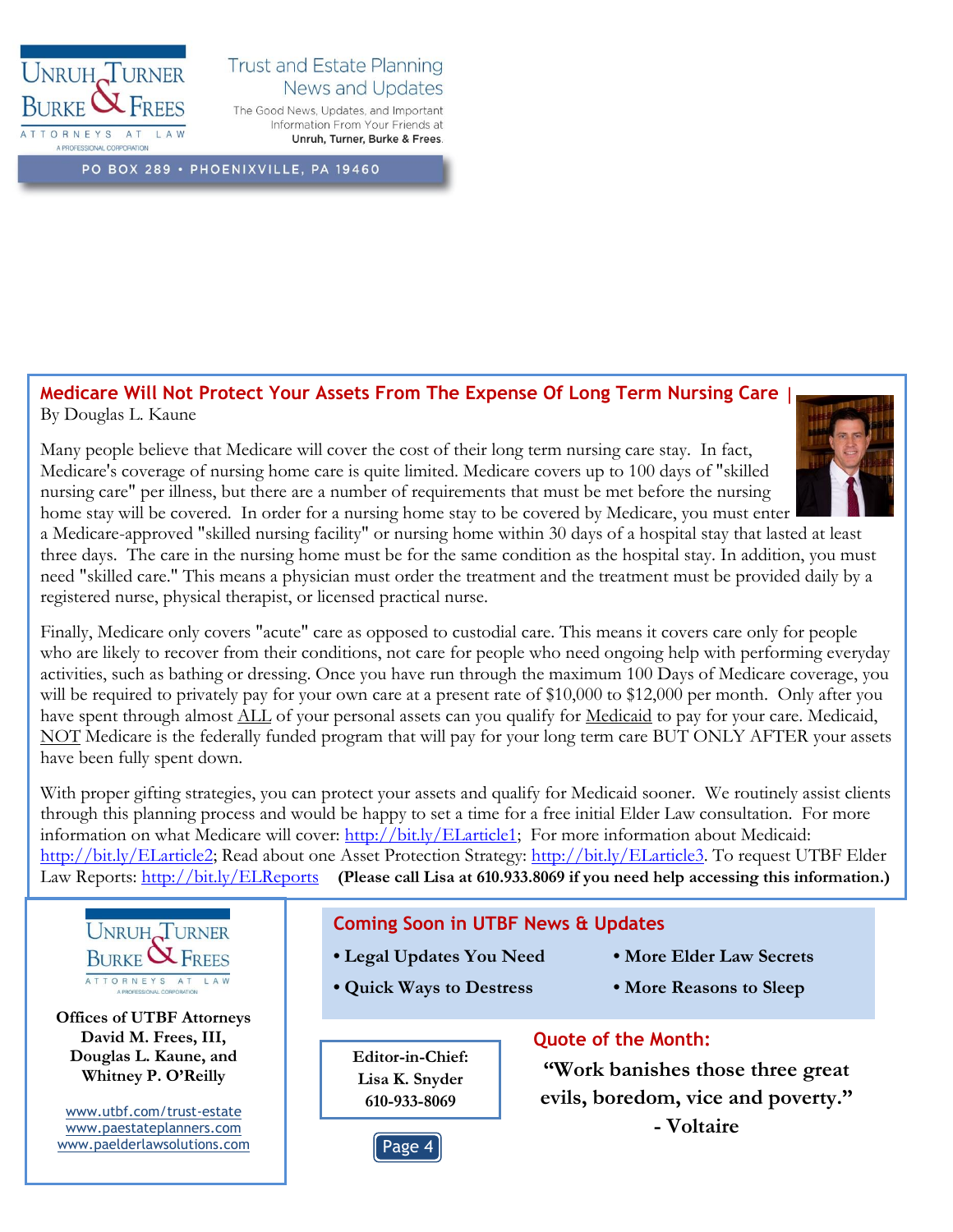**Are You Worried About Even Discussing Your Estate Plan, Assets, Or Wealth With Your Children, Grandchildren Or Even Your Spouse?**

**Well, 90% (Or More) Of Parents and Grandparents Fail To Achieve Their Real Goals Of Leaving Protected Wealth To Children and Grandchildren….**

# **JOIN THE ELITE 10% who know what they want, who want the tools to get it, and who have courage to make it really happen. It's easy….when you use a Family Meeting.**

Are you afraid to mention your wealth (however large or small your estate may be) to your children and grandchildren?

Are you worried or anxious, that if they knew too much then they wouldn't work hard, become better with money, and make a life for themselves and their own children? Well, if you read this month's article on Family Meetings, (if you're on line just click here to get it) then you know that you're not alone. Most people feel that way.

But the evidence shows, that if you don't prepare your children or grandchildren then your worries are more likely to come true.

The best way to ensure that your heirs understand what you want, and that you understand what they need is to do great estate planning, and to hold a "State of the Family Meeting."

At this meeting, often moderated by one of our skilled lawyers (and sometimes with your financial or other advisors there to help), you can pass on your wishes, answer their questions, discuss your shared family values, and get true mutual understanding of what your children value and need as well.

Our clients who have created trusts to protect their heirs from divorce and lawsuits often feel that the planning seems complicated or tough to understand and they worry that their children and heirs may not know or achieve all of the benefits.

But, after our family meetings clients report that they're "now very comfortable", the "kids really understand," and that they are much more certain that their wishes will be followed and their planning goals will really be achieved.

These family meetings also allow us to explain the various trusts clients use so that the children will get the maximum divorce & law suit protections and the full advantages of these powerful estate planning tools.

**So whether you have one child or five, whether you have a living trust or not, and whether your trusts go on for a short time or they protect your heirs for their entire lives, think about scheduling a Family Meeting to get the most from your estate plan.** 

## **WHAT TO DO NEXT: If you'd like a family meeting, please call Lisa or Tammy at 610.933.8069**.

They're not for everyone. So, the first step is to have a telephone conference with your attorney at UTBF to determine if you're a good candidate for a Family Meeting and to set the limits of exactly what you want to accomplish and how much detail can be revealed. After that, you'll also decide who should be present. Should it include spouses of children? Adult grandchildren? Other advisors? Finally, we will schedule a family meeting for a time when everyone can be present. The fees for such a meeting may be partially deductible if they involve income tax planning (check with your accountant) and they often result in massive savings and benefits to family members.